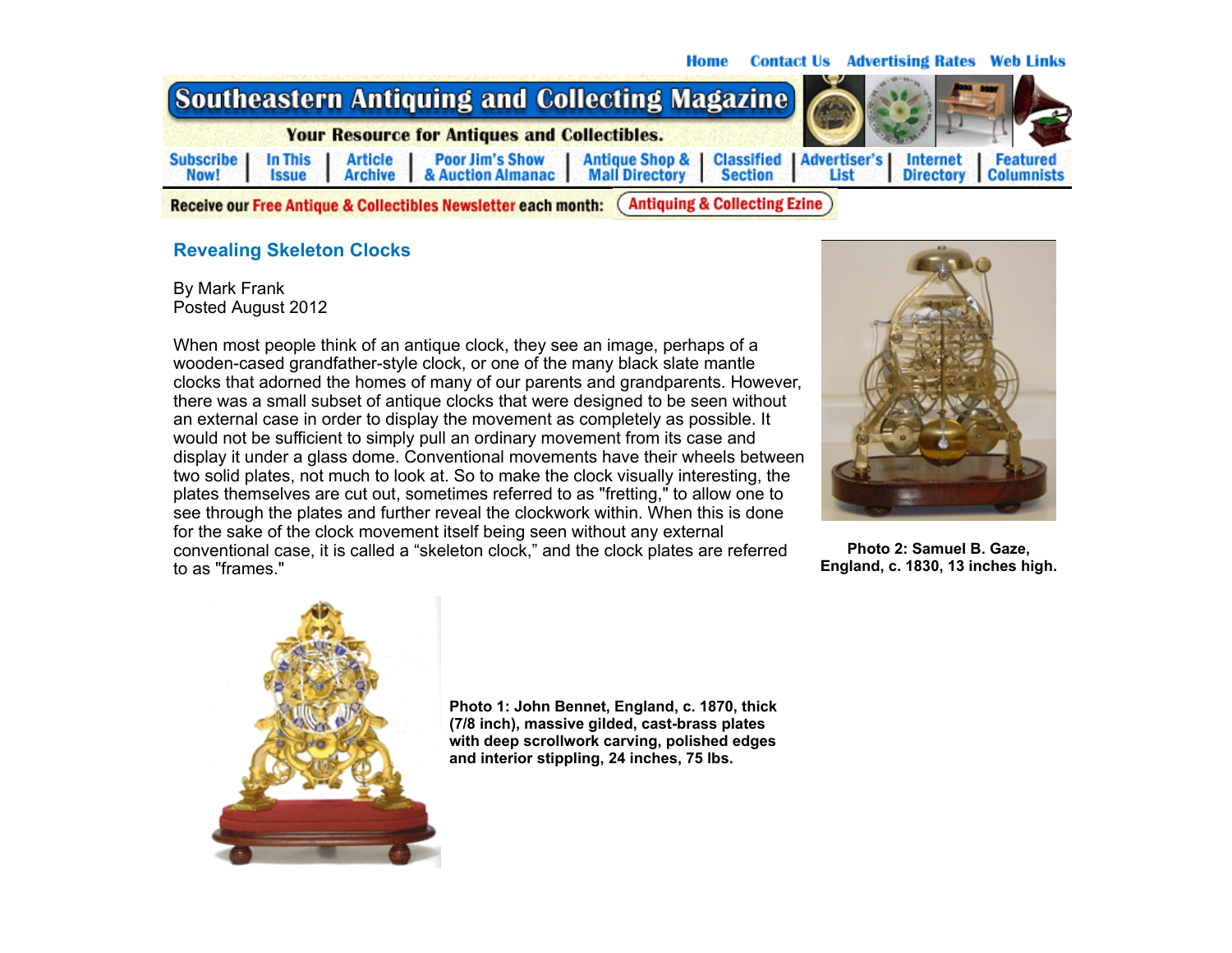Often, this fretwork took on fanciful designs, from the organic and curvilinear ivy leaf to the angular architectural styles based on famous public buildings or churches. Usually, the focus of the clock is on the fretted frames. These could become so elaborate as to nearly obliterate the wheels' works between them, to almost the same degree as would conventional solid plates (photo 1). On rare occasions, the frames were minimized and their design pushed into the background as far as possible to allow the wheelworks to come to the fore (photo 2). Sometimes, the balance between frame and wheelworks were completely harmonized (photo 3). There are even completely unusual mechanisms where the clock is only a part of a larger structure (photo 4). Others have used unusual materials like cut rock crystal for the wheel hubs (photo 5).



**Photo 4: Unknown maker, England, c. 1890; an orrery containing numerous celestial indications and continuously driven by a detent chronometer clock, 14 inches in diameter.**



**Photo 3: James Condliff, England, c. 1860, 17 inches high. A replica of it has been made by J. Zygowski.**

Aside from the very early domestic iron clocks of the 15th century and the English lantern clocks that followed in the late 17th and into the 18th centuries which showed the internal movement simply to save on materials, the fi rst true skeleton clocks created solely for the purpose of displaying the internal mechanism began in France in the mid 1700s. It wasn't until the Industrial Revolution was in full fl ower during the Victorian Era from roughly 1830 through 1900 that the skeleton clock became widely popular, especially in England.

Several manufactories, largely located in the Clerkenwell area of London, produced a great many varieties of skeleton clocks to fi t all manner of household budgets of the day. The newly introduced machine tools allowed for the semi-automated process of making what would otherwise be a very time-consuming and expensive product if made entirely by pre-industrial methods. The people who bought them looked upon these as examples of the Modern Era's industrial prowess, similar to the other mechanical marvel of the day, the steam engine.

For the more upscale, expensive and complex skeleton clocks, the customer could order their clock with all manner of "options" from a retailer's catalog, not unlike the way one orders an automobile today from the dealer's showroom fl oor. For example, one could have silvered appliqués adorn the frame. The various



**Photo 5: James Edwards, England, c. 1840, cut crystal wheel hubs, 16 inches high.**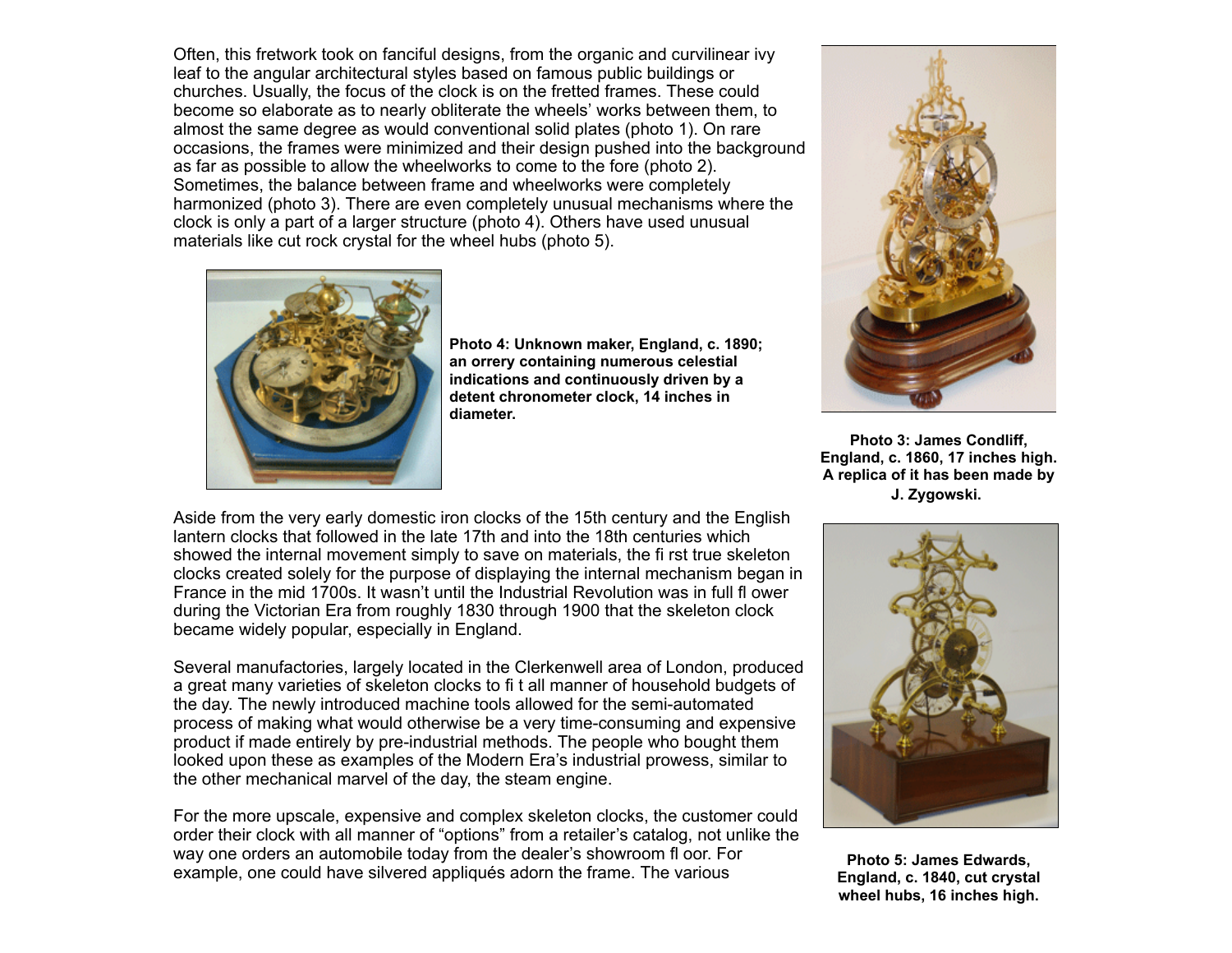components holding the wheels and fl y fans could either be cutout out from a solid form or have that same part also fretted within the interior of the part (photo 6).



**Photo 6: Smith of Clerkenwell, England, c. 1850, ivy leaf design. Complex quarterstriking clock with four-tune music box tripped automatically six times per day.**

The other major country to produce skeleton clocks at the time was France. There, things were quite different. The general public did not take such a great fancy to skeleton clocks as did their counterparts in England, and so, the production was far less prolifi c and aimed at a more exclusive clientele. The quality and materials were generally better than in England and further refl ected what one might have expected in the Pre- Industrial Era. These clocks were also adorned, as is often the custom in French clocks, with elaborate enamel dialing and ormolu embellishments which also added to their cost. French skeleton clocks are highly valued today, (photo 7).

For many years, skeleton clocks were largely shunned within the horological community. It was not until F.B. Royer- Collard published his *Skeleton Clocks***1** in 1969 to be later followed on by two books**2** by Derek Roberts in 1987 and 1989 that collectors began to take notice of these masterpieces of the art of clock making. Today, they are much sought after, and those examples that have rare complications (special features or functions, such as calendars, moon phases or astronomical functions) or display extreme skills in the presentation of the frame, dial or wheelworks command premium prices, some into the six-figure range.

In the Modern Era, there are still people who try their hand at demonstrating their skills at making a beautiful skeleton clock. One of the more complex skeleton clocks made in the 20th century was done by a country clockmaker, Paul Pouvillon, in France from 1918 to1939, (photo 8). For the 21st century, I have commissioned



**Photo 7: Henry Lepaute, France, c. 1830, inverted pendulum design with day, date and month calendar, 29 inches high.**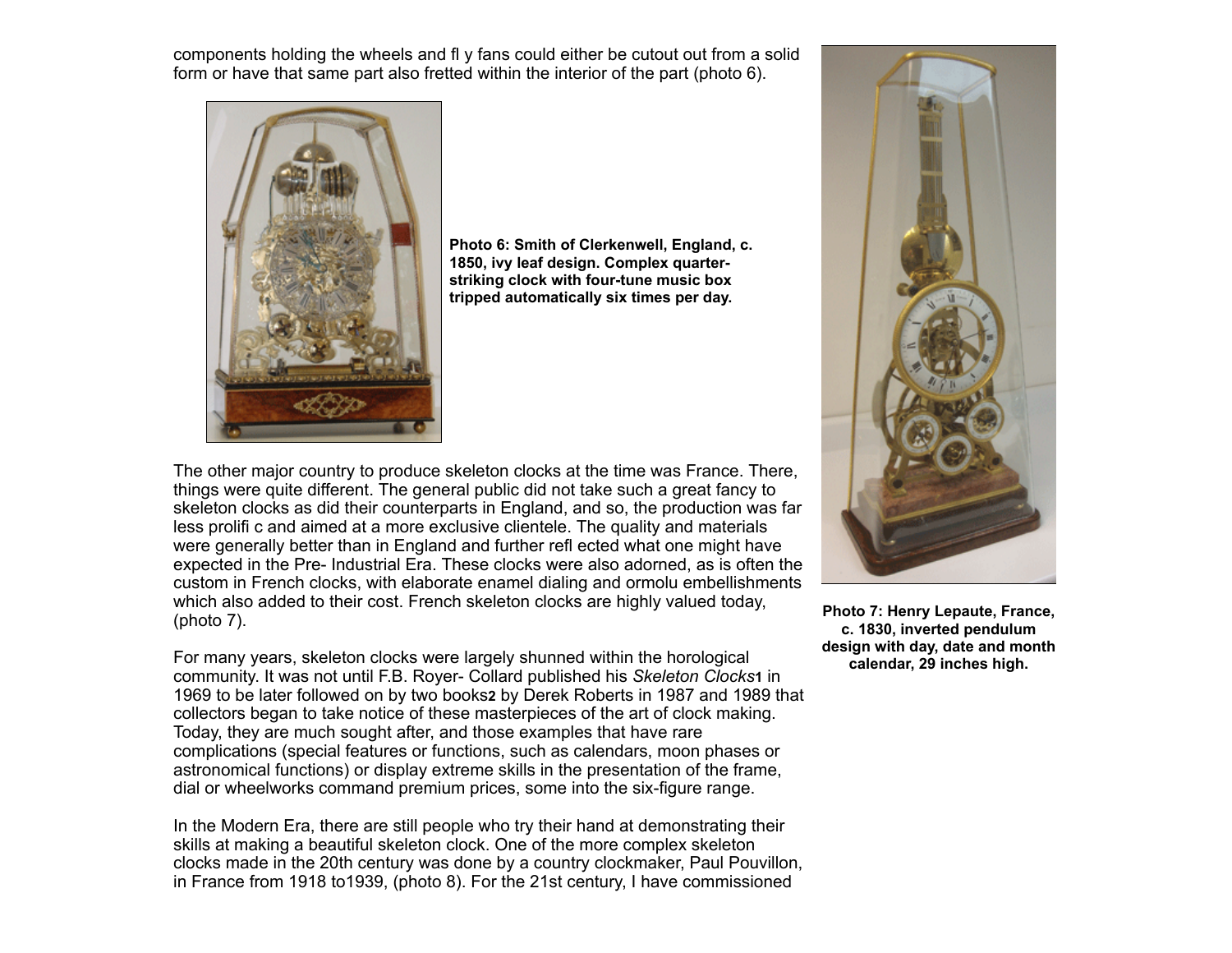a complex astronomical clock that has more than 350 wheels, 20 complications and is designed to entertain the viewer with an ever-changing range of movements throughout the mechanism (photo 9). It will be one of the most complex clocks made. One can follow the construction in real time at http://www.my-time[machines.net/astro\\_index.htm.](http://www.my-time-machines.net/astro_index.htm)

As with any other popular type of antique, one needs to guard against fakes. There are a great many modern copies of classic skeleton clocks coming currently from China, and there are a number of reputable fi rms who sell these as what they are: modern, low-priced and attractive decorative pieces. Over the years, the Chinese copies have become better, and unfortunately, unscrupulous resellers, especially within online venues like eBay, advertise these as antique. I've even seen some mainstream auctioneers who have "unknowingly" sold these as genuine antiques. Selling copies as authentic or antique is inexcusable as a careful look at the brass frames should show signs of the small casting fl aws that were present in any cast frames made prior to the 1920s. Modern brass is mill-rolled and contains no such imperfections. Other signs to look for are a lack of wear on the pinions, dial surfaces and especially the screw heads. Any clock over 100 years old has probably been taken apart at least a few times for servicing, and the slots on the screw heads should show at least some distress from prior repairers. This is especially true if the screws have a blued fi nish. Finally, if the price seems too good to be true, it probably is!

----------------------

Mark Frank has been a collector of clocks for the past 20 years. His focus is on the theme of those clocks where one can readily view the mechanism. Skeleton clocks achieve this goal; tower clocks do the same on a much larger scale. He also restores and repairs clocks and tower clocks for his collection, and he engages in public speaking and writing on antique clocks. In 1983, he teamed up with Buchanan of Australia to create a complex fantasy clock mechanism that is due for completion in 2014 and will be one of the most complex clocks ever created. You can see some of his collection and contact the author through his website at: <http://www.my-time-machines.net/> .

All clocks, except 1 and 13, are from the author's collection. Height measurement is the clock without a dome.



**Photo 8: Paul Pouvillon, France, c. 1930, an extraordinary astronomical clock with more than 44 various indications. Considered the most complicated clock built for its size, 20 inches high.**



**Photo 9: Modern skeleton clock by Buchanan of Australia, currently under construction. Custom-built to the author's design with more than 350 wheels and 8,000 parts. Created to visually mesmerize through the use of movement and complications.** 

**<sup>1</sup>** F.B. Royer-Collard, *Skeleton Clocks*, (N.A.G. Press Ltd., London, 1981) **2** Derek Roberts, *British Skeleton Clocks*, (Antique Collector's Club Ltd., Suffolk, 1987) **3** Derek Roberts, *Continental and American Skeleton Clocks*, (Schiffer Publishing Ltd., USA, 1989